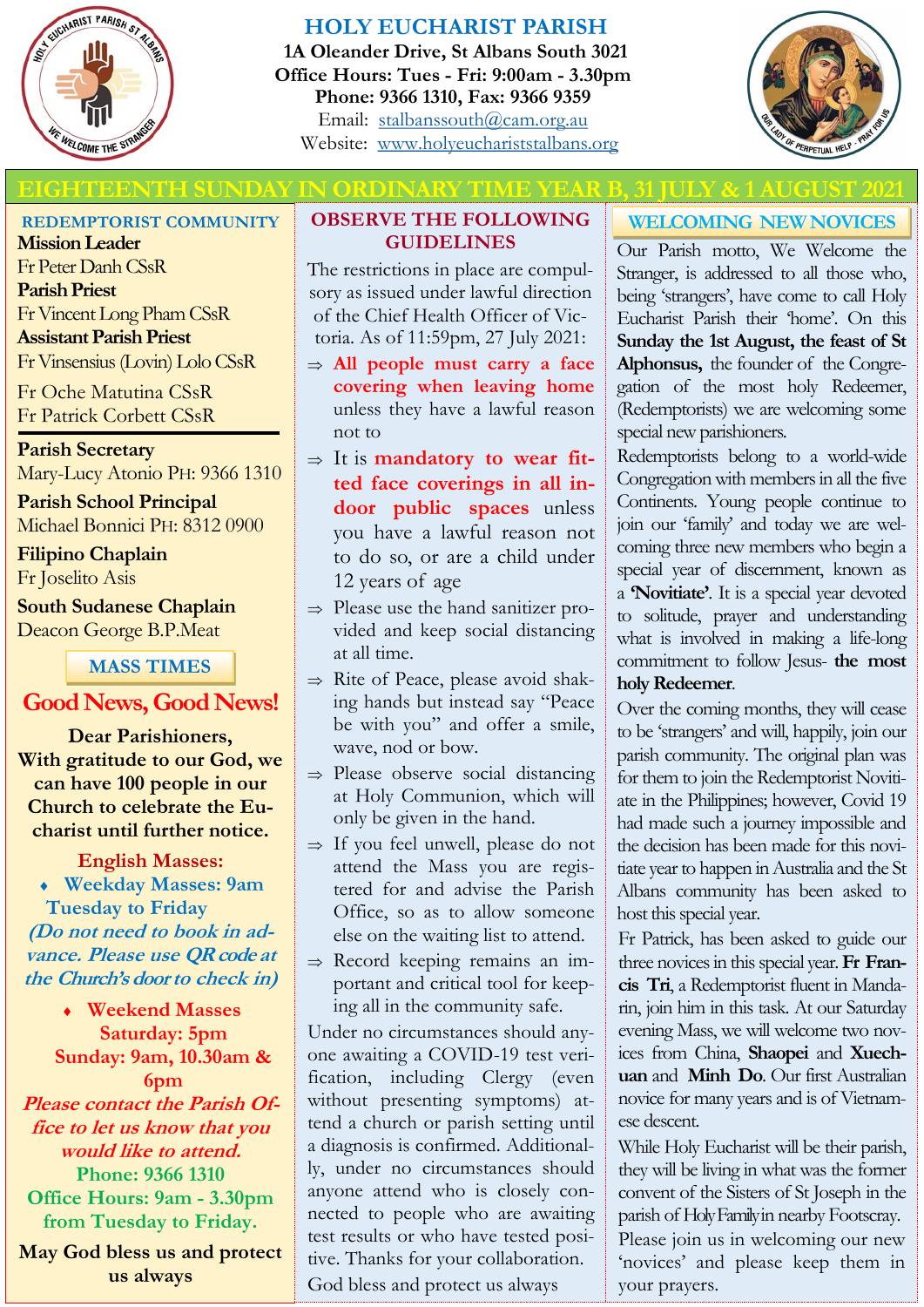### **THE LIVING WORD**

#### **First reading Exodus 16:2-4,12-15**

#### *The Lord sends manna from heaven*

The whole community of the sons of Israel began to complain against Moses and Aaron in the wilderness and said to them, 'Why did we not die at the Lord's hand in the land of Egypt, when we were able to sit down to pans of meat and could eat bread to our heart's content! As it is, you have brought us to this wilderness to starve this whole company to death!'

Then the Lord said to Moses, 'Now I will rain down bread for you from the heavens. Each day the people are to go out and gather the day's portion; I propose to test them in this way to see whether they will follow my law or not.

'I have heard the complaints of the sons of Israel. Say this to them, "Between the two evenings you shall eat meat, and in the morning you shall have bread to your heart's content. Then you will learn that I, the Lord, am your God."'

And so it came about: quails flew up in the evening, and they covered the camp; in the morning there was a coating of dew all round the camp. When the coating of dew lifted, there on the surface of the desert was a thing delicate, powdery, as fine as hoarfrost on the ground. When they saw this, the sons of Israel said to one another, 'What is that?' not knowing what it was. 'That' said Moses to them 'is the bread the Lord gives you to eat.'

### **Responsorial Psalm Ps. 77(78):3-4,23-25,54**

### **The Lord gave them bread from heaven.**

The things we have heard and understood, the things our fathers have told us, these we will not hide from their children but will tell them to the next generation:

**The Lord gave them bread from heaven.** the glories of the Lord and his might and the marvellous deeds he has done, Yet he commanded the clouds above and opened the gates of heaven. He rained down manna for their food, and gave them bread from heaven.

**The Lord gave them bread from heaven.** Mere men ate the bread of angels. He sent them abundance of food; So he brought them to his holy land, to the mountain which his right hand had won. **The Lord gave them bread from heaven.**

### **Second reading Ephesians 4:17,20-24**

### *Put aside your old self and put on the new*

I want to urge you in the name of the Lord, not to go on living the aimless kind of life that pagans live. Now that is hardly the way you have learnt from Christ, unless you failed to hear him properly when you were taught what the truth is in Jesus. You must give up your old way of life; you must put aside your old self, which gets corrupted by following illusory desires. Your mind must be renewed by a spiritual revolution so that you can put on the new self that has been created in God's way, in the goodness and holiness of the truth.

### **Gospel Acclamation Matthew 4:4**

### Alleluia, alleluia!

No one lives on bread alone, but on every word that comes from the mouth of God. Alleluia!

### **Gospel John 6:24-35**

### *It is my Father who gives you the bread from heaven; I am the bread of life*

When the people saw that neither Jesus nor his disciples were there, they got into boats and crossed to Capernaum to look for Jesus. When they found him on the other side, they said to him, 'Rabbi, when did you come here?' Jesus answered: 'I tell you most solemnly, you are not looking for me because you have seen the signs but because you had all the bread you wanted to eat. Do not work for food that cannot last, but work for food that endures to eternal life, the kind of food the Son of Man is offering you, for on him the Father, God himself, has set his seal.' Then they said to him, 'What must we do if we are to do the works that God wants?' Jesus gave them this answer, 'This is working for God: you must believe in the one he has sent.' So they said, 'What sign will you give to show us that we should believe in you? What work will you do? Our fathers had manna to eat in the desert; as scripture says: He gave them bread from heaven to eat.' Jesus answered: 'I tell you most solemnly, it was not Moses who gave you bread from heaven, it is my Father who gives you the bread from heaven, the true bread; for the bread of God is that which comes down from heaven and gives life to the world.' 'Sir,' they said 'give us that bread always.' Jesus answered: 'I am the bread of life. He who comes to me will never be hungry; he who believes in me will never thirst.'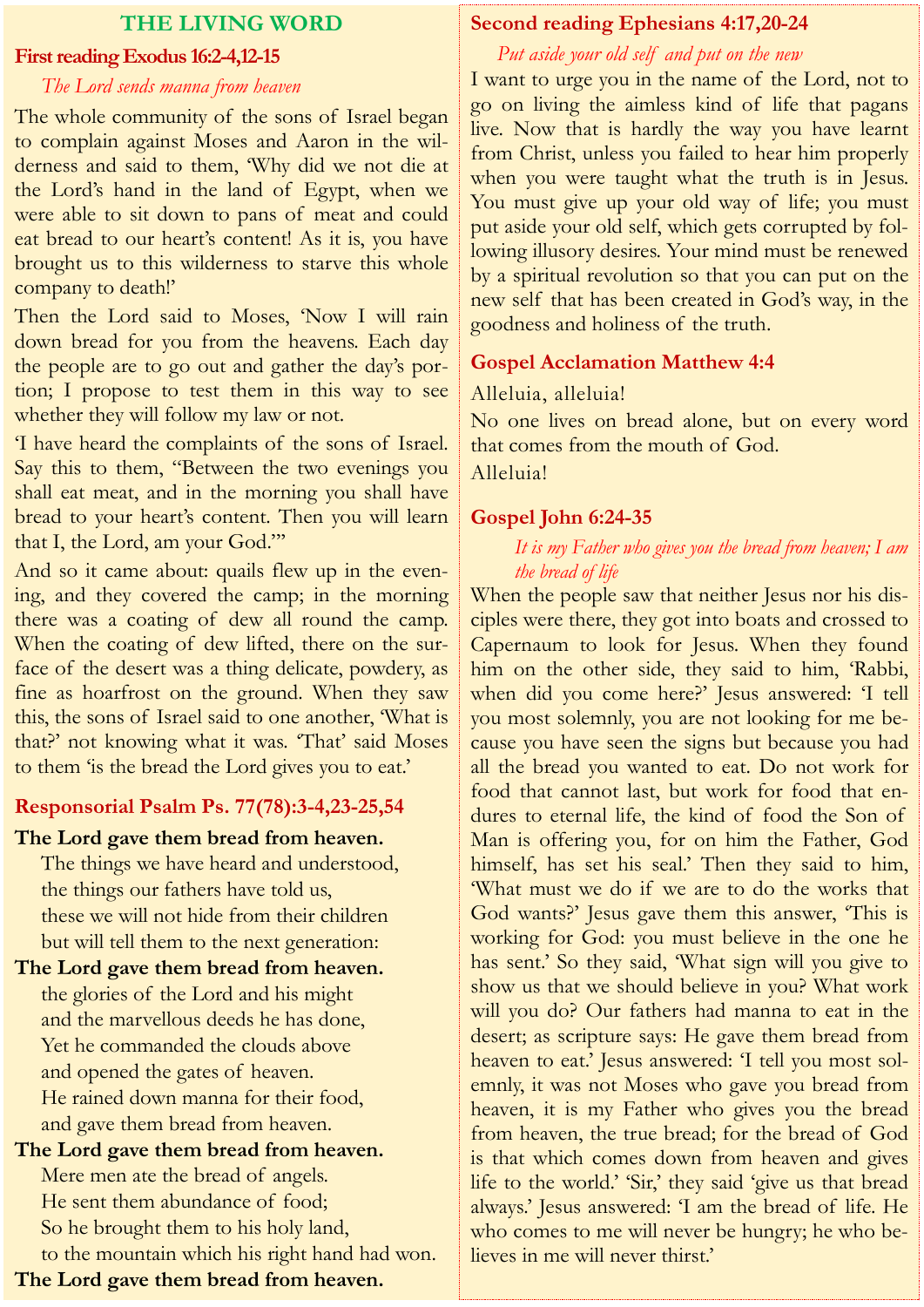# **REFLECTION ON THE GOSPEL**

The question of the crowds "Rabbi, when did you come here?" has to do with time and place. They address Jesus as teacher, as one who can lead his questioners from one physical and metaphorical place to another. His response to their question introduces a discussion about bread. This opens up for readers through the ages a whole world of earth activity, of sun and soil and seed and plant, a world of planting and harvesting, of processing and cooking.

We have become so familiar with many of the sayings of Jesus that we can easily fail to notice the earth elements or the constructed environment in the text and treat them simply as backdrop for human activity rather than as having value in themselves. Jesus' claim "I am the bread of life" invites us to consider bread as matter essential to life as well as a metaphor for God's incarnate Word. It invites us to consider what both material and symbolic dimensions of the statement might mean for living a gospel way of life.

We might note the close attention in this passage to the material and social context of Jesus' words. Boats, a town (Capernaum), the sea (of Galilee), the land on the "other side" all feature in this text. For those who have visited Galilee and seen the first century boat preserved in Kibbutz Ginnosar, reference to boats might evoke the diversity of wooden materials used in boat construction, in this case mostly oak and cedar. It might also alert us to the human communities that interacted with the material world to build the boats so integral to the life of the lake communities.

Those who have seen images of Capernaum will be aware of the basalt building materials used in the construction of the houses and might be led to wonder at the extraordinary processes of rock formation. The Sea of Galilee has agency in so many gospel stories. Here it is mentioned in passing, but must not be ignored, especially as we become aware of how perilously endangered it has become since its waters have been exploited for irrigation over several decades. The "other side" evokes the rich agricultural land generally referred to as the "bread-basket" of the region. Mention of the crowd introduces children as well as women and men searching for Jesus. In other words, the text invites us into the whole Galilean world encoded in the text.

Ironically, the words of the Johannine Jesus with their focus on the symbolic meaning of the bread turn his questioners away from the physical, material Earth elements that constitute both bread and flesh. Pope Francis invites us again and again to value and respect the material world. In these troubled times of pandemic, those hungering for life sustaining bread can rightly expect to find their hunger satisfied by the disciples of the one who claims to be the "bread of life".

### **By Veronica M. Lawson RSM**

## **FEAST OF ST ALPHONSUS**

On this **Sunday the 1st August,** the **feast of St Alphonsus**, the founder of the Congregation of the most holy Redeemer (Redemptorists).

St. Alphonsus Liguori was born in Naples, Italy, in 1696. This beloved Italian saint led a fascinating life and had many talents. He was a gifted lawyer before reaching age 20.



He composed music and painted. His preaching consistently drew large crowds. He was a prolific writer, producing more than 100 books.

He was a brilliant theologian, yet he had a special gift for teaching the faith in a way even the simplest people could understand.

But the life of St. Alphonsus was far from easy. He had serious health problems, including painful arthritis that left him confined to a wheelchair late in life. His father was vehemently opposed to his becoming a priest. When he set about forming the Redemptorists, he faced resistance and hostility—including accusations that he was mad, deluded, or filled with pride. A number of his own friends and relatives turned against him.

And in the early days of the congregation, some of his first confreres abandoned him. But no one can argue with the fruits of his work: a congregation of 5,300 priests and brothers who serve God's people-especially the poor and most abandoned—in 78 countries worldwide.

Today Redemptorist priests and brothers continue their ministry to the poor and most spiritually abandoned, in inner cities, hospitals, and prisons and on military bases.

Our priests preach parish missions, promote devotion to Our Lady of Perpetual Help, and participate in many evangelization activities through traditional and new media.

Redemptorists are known for their special devotion to the crib of Bethlehem; the cross of Calvary; Mary, the Mother of God; and the Eucharist.

May St Alphonsus pray for us!